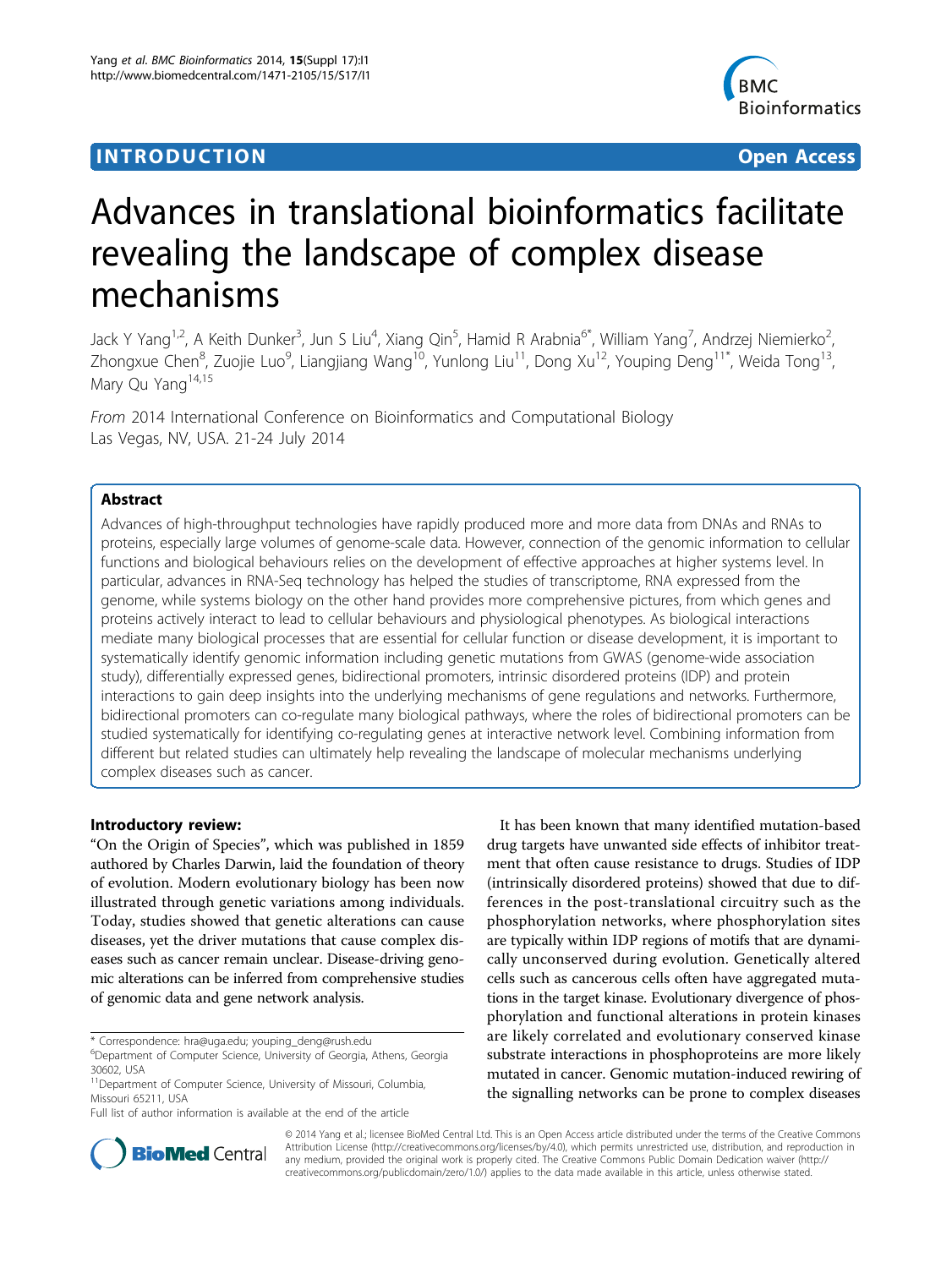such as cancer. It is important to identify IDP and evolutionary conserved networks that affect diseases for the identification of underlying disease mechanisms and more effective drug targets.

Equally important are the identification of bidirectional promoters and the regulation of genes associated with mutations or dysregulation in cancer that are enriched with bidirectional promoters. Those genes such BRCA1, BRCA2, BARD1, FANCA, FANCF, FANCB, FANCD2, P53, ERBB2, and CHEK2 work together as a group sharing regulation by bidirectional promoters and were found prevalence in ETS family factors. Identification of biological roles in bidirectional promoters is essential to our understanding of the regulatory mechanisms of bidirectional promoters and how they can regulate cancer genes. While common transcription binding factors were found in these genes, co-expression networks in human cancer can often be used to infer the underlying disease mechanisms from bidirectional promoters in combination with gene expression profile.

Furthermore, advances in high throughput RNA sequencing technologies have generated large volumes of gene expression data from RNA-Seq in addition to the microarray DNA-chip data. Genomic mutations in disease-causing genes or structural variations in chromosomes can disturb signaling pathways that impact the expression of a set of genes performing certain biological functions. Integrating differentially expressed genes and pathways can lead to discovering higher-level disease-associated networks. The Mid-South Bioinformatics Centre (MBC) and Joint Bioinformatics Ph.D. Program of University of Arkansas at Little Rock and University of Arkansas for Medical Sciences (UALR-UAMS) are particularly interested in promoting education and research advancement in comprehensive translational bioinformatics studies. To promote synergistic education and research in translational bioinformatics, the International Society of Intelligent Biological Medicine (ISIBM) provided academic sponsorship to the 2014 International Conference on Bioinformatics and Computational Biology. MBC works with UALR-UAMS in promoting cutting-edge translational bioinformatics research.

The 2014 International Conference on Bioinformatics and Computational Biology received large pool of hundreds of paper submissions. All submitted papers were peer reviewed by the conference program committee members ([http://www.world-academy-of-science.org/](http://www.world-academy-of-science.org/worldcomp14/ws/conferences/biocomp14/committee) [worldcomp14/ws/conferences/biocomp14/committee\)](http://www.world-academy-of-science.org/worldcomp14/ws/conferences/biocomp14/committee) and invited external experts. Six papers selected to this special BMC Bioinformatics supplement represent current trends in the cutting-edge translational bioinformatics research and were chosen from large submissions by the review committee chaired by ISIBM President Dr. A. Keith Dunker (Founding Director and T. K. Li Professor for Medical Research of Indiana University School of Medicine Centre for Computational Biology and Bioinformatics) based on peer-reviews. ISIBM Vice-President Dr. Hamid R. Arabnia (Editor-in-Chief of Journal of Supercomputing, Professor of Computer Science at University of Georgia), Vice-President Dr. Dong Xu (Editor-in-Chief of International Journal of Functional Informatics and Personalised Medicine, Associate Editor-in-Chief of IEEE/ACM Transactions on Computational Biology and Bioinformatics, James C. Dowell Professor and Chair of Computer Science Department at University of Missouri), Secretary-General Dr. Yunlong Liu (Associate Editor of BMC Genomics, Associate Professor of Molecular and Medical Genetics and Director of Bioinformatics Core at Indiana University School of Medicine, Indiana University Purdue University Indianapolis), Dr. Zhongxue Chen (Associate Editor of BMC Genomics and Director of Study Design and Data Analysis Consulting Centre of Indiana University at Bloomington), Dr. Xiang Qin (Assistant Professor of Molecular and Human Genetics at the Human Genome Sequencing Centre at Baylor College of Medicine), along with Dr. Weida Tong (HHS/FDA/NCTR Director of Bioinformatics and Biostatistics and Professor of Bioinformatics by courtesy at University of Arkansas at Little Rock, and core faculty of joint bioinformatics Ph.D. program), and Dr. Youping Deng (Associate Editor of BMC Research Notes, Associate Professor of Medicine and Director of Cancer Bioinformatics and Biostatistics of Rush University Medical Centre in Chicago) also served on the review committee. External experts were invited to review the submitted papers and the committee finally select these six significant papers [[1](#page-4-0)-[6\]](#page-4-0) for the BMC Bioinformatics supplement based on peer-reviews.

In this BMC Bioinformatics supplement, Yang and Elnitski's laboratories performed a series of in-depth investigations and identified bidirectional promoters and conservations of this type of promoters utilizing orthologous mapping in human and mouse genomes [[1\]](#page-4-0). They incorporated data generated by cap analysis gene expression (CAGE), and validated most of 5' end of UCSC Genome Browser annotations that were used in the study. Their studies of coordinated expression of bidirectional gene pairs were significant as the conserved bidirectional promoters in humans have been implicated in complex diseases such as cancer. While mouse has been used as a standard model animal for investigating a variety of diseases in humans, compassion with human genes revealed that bidirectional promoters regulate significant amounts of genes in mammalian genomes, especially regulate disease associated genes. Understanding mechanisms of these promoters based on their functional roles and evolutional patterns can provide valuable resources to further understanding of gene regulation, transcriptional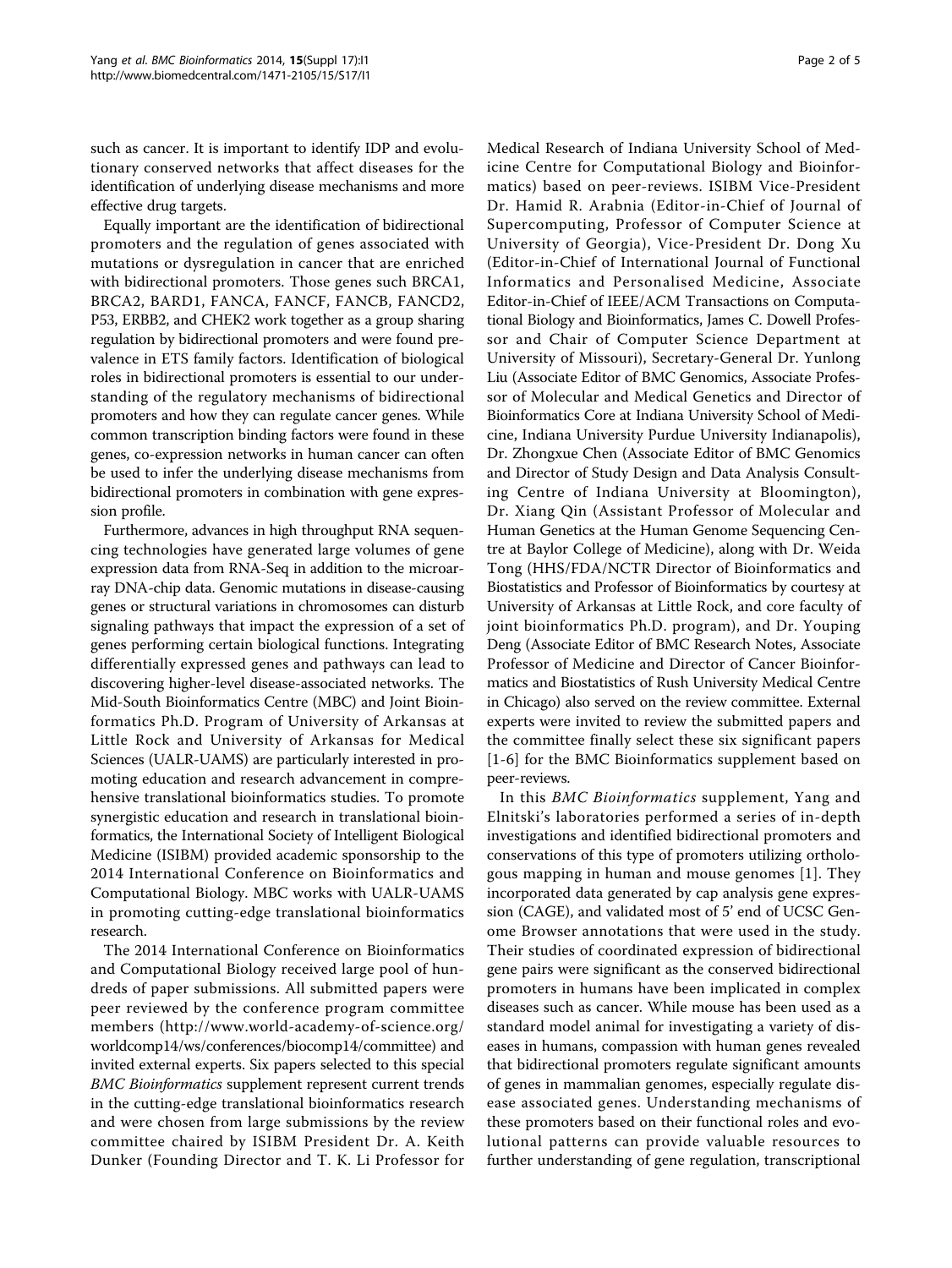mechanisms and their roles in the disease transformation. In addition, Yang and Elnitski's laboratories found that the gene expression mediated through bidirectional promoters can influence many biological processes such as histone modification. Furthermore, correlations between bidirectional promoters and lncRNAs (long non-coding RNAs) identified by Yang are considered as highly significant because such findings can facilitate the identification of functions of lncRNAs in connection with the regulatory roles of bidirectional promoters. This important work offers deeper insights into the regulatory roles of bidirectional promoters in connection with lncRNAs in complex diseases.

Equally impressive is the work of Yang's laboratory to systematically investigate TCGA (The Cancer Genome Atlas) real cancer data. The advent of high-throughput next-generation sequencing technologies marked the beginning of a new era for personalized medicine research. The impact of having an individual genome and personalized genomic data in hands generates high demands of developing more powerful computational approaches to handle massive information imbedded in the big data, which will obviously generate profound effect on how data-intense biomedical research shall be conducted toward the improvement of human health and lifesavings. Yang's laboratory utilized TCGA RNA-Seq data from more than 500 kidney renal clear cell carcinoma (KIRC) patients to investigate genes and pathways that were significantly altered in the disease [[2\]](#page-4-0). The laboratory identified 186 genes with significant differential expressions between normal and disease samples. They found foursubtypes of the kidney cancer, which were consistent with the results of recent publications. In addition, an intelligent SVM (support vector machine) based supervised classifier was built using the identified differentially expressed genes to predict unknown samples. The intelligent machine can effectively distinguish cancer samples from non-cancer samples with high accuracy. By integrating differentially expressed genes with pathway analysis, the authors revealed several putative pathways disrupted in the disease. Their results not only confirmed a number of previously reported disease pathways in literature, but also identified new roles of pathways in the disease that has not been well studied yet. Furthermore, based on the differentially expressed genes between tumor and normal tissue samples, results from their network analysis suggested that combining differentially expressed genes, pathways and networks can infer the upstream regulators, which can ultimately help identifying disease causal genomic mutations. The research was a part of the plenary invited talk entitled "Integrative systems biology approaches to identify disrupted pathways in disease development" ([http://www.world-academy-of-science.org/worldcomp14/](http://www.world-academy-of-science.org/worldcomp14/ws/keynotes/invited_talk_yang) [ws/keynotes/invited\\_talk\\_yang](http://www.world-academy-of-science.org/worldcomp14/ws/keynotes/invited_talk_yang) ). The integrative methods

presented from Yang's laboratory demonstrated that combining differentially expressed genes, gene networks and biological pathways have provided powerful approaches to further reveal underlying disease mechanisms and effective drug targets.

Effectively combining information from individual studies is critical to assess rare variants in GWAS (genomewide association study). Chen's laboratory and collaborators developed a novel statistical approach using the inverse of the p-value as the shape parameter in the gamma distribution to more effectively combing p-values from individual studies [\[3](#page-4-0)]. This approach can adaptively choose the shape parameter of the gamma distribution for each individual study, since the flexibility in choosing the parameters allows effectively combing p-values for either homogenous or heterogeneous individual studies. This is considered as an improved method to assess the genomic variants association with diseases, especially to handle the heterogeneous cases in complex diseases. Chen's laboratory and collaborators demonstrated that the performance of their new method outperformed existing approaches when the effects among the studies are more heterogeneous. The newly developed approach has been tested favourably in genome-wide association study.

Intrinsically disordered proteins (IDP) play important roles in many biological processes that include posttranslational modifications, entropic chain spring-based restoring forces, flexible linkers, signal transduction, protein aggregation and coupled folding and binding. Dunker's laboratory developed new the IDP-Hydropathy scale using the C-H (charge-hydropathy) plot as the classifier based on sets of sequences that fold into 3D structure as compared to collections of sequences that do not fold [[4\]](#page-4-0). The method provided a measurement of how various amino acids contribute to protein folding using the property of hydropathy. For many years, Dunker's laboratory has taken a lead in classifying proteins that either fold into 3D structures or do not fold into any structure intrinsically. The paper certainly aided to the advancement of this very important but not widely known field. Dunker's laboratory provided a new approach to accurately classify structured and disordered proteins based on hydropathy using the C-H plot. The authors reported 19 different hydropathy scales including Kyte & Doolittle scale. They compared the predicting accuracy of the C-H plot method using different hydropathy scales. They used support vector machine (SVM) to train the classifier that discriminates structured proteins from disordered proteins. The weights produced by the SVM are then used as a new hydropathy scale for the C-H plot. Their new hydropathy scale was used to boost the predictive power of the classifier. They concluded that their IDP-Hydropathy would likely be the best scale to use for any type of algorithm developed to predict protein disorder.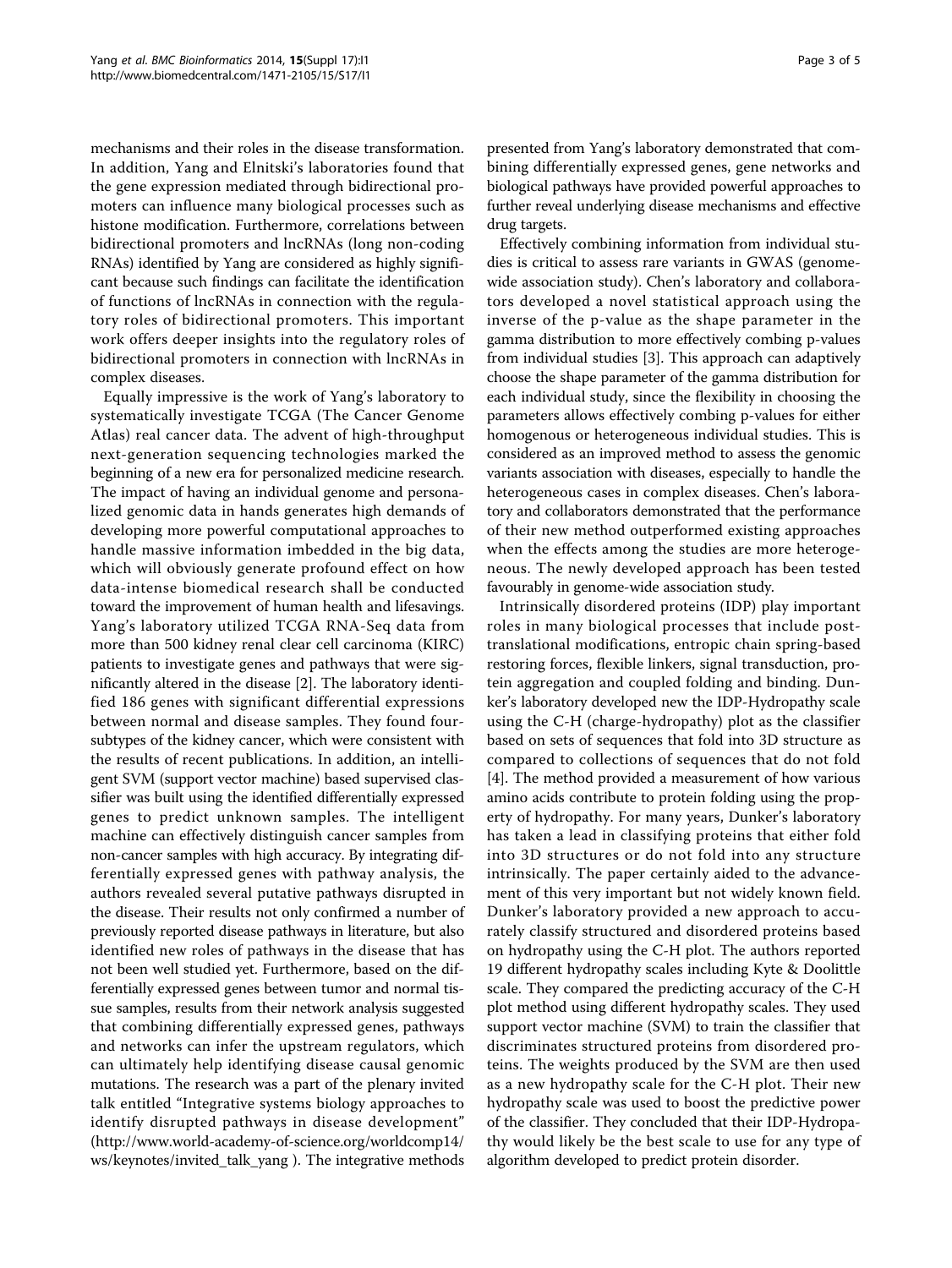Lu and Deng's laboratories and collaborators performed differentially expressed gene analysis using microarray and genome-wide expression profile of Type II diabetes (T2D) [[5](#page-4-0)]. Using blood samples from healthy humans, prediabetic and diabetes patients, they identified 79 differentially expressed genes with fold change larger than 2. They built a discriminant model using expression levels of 79 differential genes in combination with clinical factors that include age, sex, and race to achieve over 91% accuracy in diagnosing / predicting status of the T2D (normal people, pre-diabetic patients and T2D patients). Their Gene Ontology (GO) analysis revealed a collection of significant GO term associated with the differential genes. Their work can provide a combined molecular and pedigree analytic method that could potentially lead to an effective screening tool for identifying overall health or illness of humans and predicting progression of the disease development. The pairwise analysis presented in the paper is significant and innovative. Combining gene expression, pathway and network analysis can reveal underlying molecular mechanisms for better preventing, diagnosing and treating the disease.

United States Foods and Drug Administration (FDA) has been the leader in drug toxicity studies, Tong's laboratory at FDA assessed safety of drugs and the impact on human health from drug toxicity [\[6](#page-4-0)]. Medical drugs are not natural products and often cause damages to livers and human health. Unfortunately, toxicity of many drugs has not been fully studied. The investigators from United States Foods and Drug Administration and University of Arkansas at Little Rock fully understand the importance of a comprehensive assessment of drug safety and toxicity. They developed a method to systematically search the literature and gathered information together to present the risk of accurate liver failure, which can be a fatal consequence of certain drugs. This research opens a new opportunity to comprehensively identify potential outcomes of certain drugs using acute liver failure as case studies. Results from the research can be potentially useful in future personalized genomics and individualized healthcare investigations.

# Conclusion

Integrating multi-layer genomic data has helped to reveal many underlying molecular mechanisms. In particular, identifying roles of bidirectional promoters with cancerrelated genes using different genome-scale data can systematically assess genomic mutations and gene expression that are associated with dysfunctional regulations in cells and/or malignant transformation, while combining gene expression and pathway analysis with gene networks using systems biology approaches can help revealing underlying disease mechanisms and link pathways to disrupted gene networks in disease development. The cutting-edge research presented in this BMC Bioinformatics special supplement represents the current development of computational approaches in different bioinformatics studies. Developing approaches to combine the information from different data helps the advances in translational bioinformatics, which ultimately facilitate revealing the landscape of complex disease mechanisms.

#### Competing interests

The authors declare that they have no competing interests.

#### Authors' contributions

AKD, YD, HRA, XQ, LW, ZC, ZL, YL, AN, JSL, JYY, WT, and DX organized external peer-reviews, contributed to reviews and participated in the selection of five high-quality research papers for the special BMC Genomics supplement based on peer-reviews. MQY and WY wrote the article which was read and approved by all authors.

#### Acknowledgements

The research at MBC was supported by the National Institutes of Health (NIH) and Arkansas Science and Technology Authority (ASTA). MQY was supported by NIH/NIGMS 5P20GM10342913 and ASTA Award # 15-B-23. In addition, XQ was supported by NIH/NHGRI 5U54HG003273-11.

#### Declaration

The funding for publication of the article has come from the MidSouth Bioinformatics Centre, and the Joint Bioinformatics Ph.D. Program of University of Arkansas at Little Rock and University of Arkansas for Medical Sciences with NIH/NIGMS 5P20GM10342913 and ASTA award # 15-B-23. This article has been published as part of BMC Bioinformatics Volume 15 Supplement 17, 2014: Selected articles from the 2014 International Conference on Bioinformatics and Computational Biology: bioinformatics. The full contents of the supplement are available online at [http://www.](http://www.biomedcentral.com/bmcbioinformatics/supplements/15/S17) [biomedcentral.com/bmcbioinformatics/supplements/15/S17](http://www.biomedcentral.com/bmcbioinformatics/supplements/15/S17).

#### Authors' details <sup>1</sup>

<sup>1</sup>Joint Bioinformatics Ph.D. Program, George W. Dougherty College of Engineering and Information Technology, University of Arkansas at Little Rock and University of Arkansas for Medical Sciences, 2801 S. University Avenue, Little Rock, Arkansas 72204, USA. <sup>2</sup>Division of Biostatistics and Biomathematics, Department of Radiation Oncology, Massachusetts General Hospital and Harvard Medical School, Boston, Massachusetts 02114, USA. <sup>3</sup> Center for Computational Biology and Bioinformatics, Indiana University School of Medicine, Indianapolis, Indiana 46202, USA. <sup>4</sup>Department of Statistics, Harvard University, Cambridge, Massachusetts 02138, USA. <sup>5</sup>Human Genome Sequencing Center, and Department of Molecular and Human Genetics, Baylor College of Medicine, Houston, Texas 77030, USA. 6 Department of Computer Science, University of Georgia, Athens, Georgia 30602, USA . <sup>7</sup> Department of Computer Science, George W. Donaghey College of Engineering and Information Technology, University of Arkansas at Little Rock, 2801 S. University Ave, Little Rock, Arkansas 72204, USA. 8 Department of Epidemiology and Biostatistics, Indiana University School of Public Health, 1025 E. 7th Street, PH C104, Bloomington, Indiana 47405, USA. <sup>9</sup>Department of Endocrinology, Guangxi Medical University First Affiliated Hospital. Nanning, Guangxi 530021, China. <sup>10</sup>Department of Genetics and Biochemistry, Clemson University, Clemson, South Carolina 29634, USA. 11Department of Computer Science, University of Missouri, Columbia, Missouri 65211, USA. <sup>12</sup>Rush University Cancer Center, and Departments of Internal Medicine and Biochemistry, Rush University Medical Center, Chicago, Illinois 60612, USA. <sup>13</sup>Divisions of Bioinformatics and Biostatistics, National Center for Toxicological Research, United States Food and Drug Administration, 3900 NCTR Road, Jefferson, Arkansas 72079, USA. <sup>14</sup>MidSouth Bioinformatics Center, Department of Information Science, George W. Donaghey College of Engineering and Information Technology, University of Arkansas at Little Rock, 2801 S. University Avenue, Little Rock, Arkansas, 72204, USA. <sup>15</sup>Joint Bioinformatics Graduate Program, University of Arkansas at Little Rock and University of Arkansas for Medical Sciences, Little Rock, Arkansas, 72204, USA.